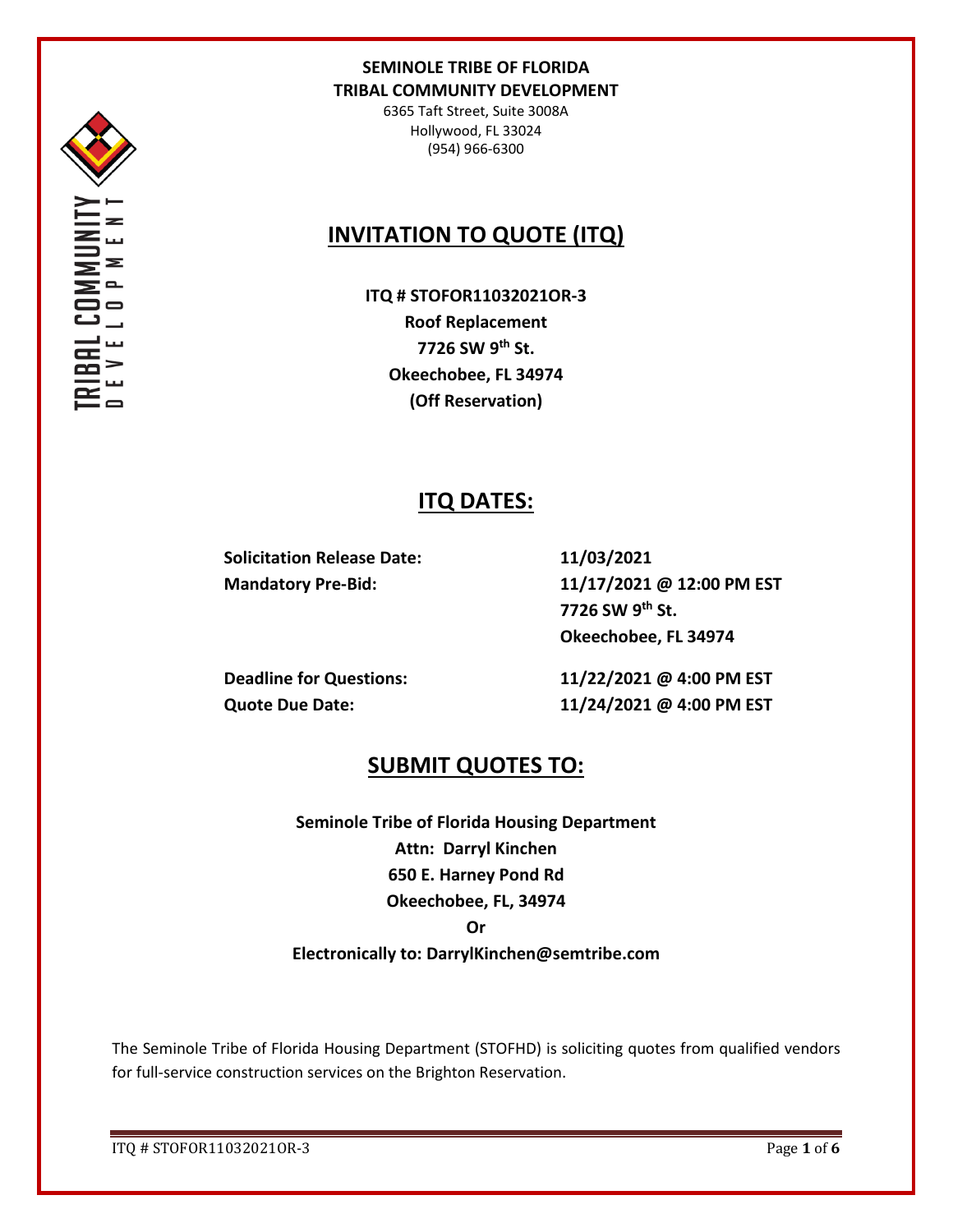6365 Taft Street, Suite 3008A Hollywood, FL 33024 (954) 966-6300

## **SECTION 1: INTRODUCTION AND INSTRUCTIONS**

#### **1.0 INTRODUCTION**

This ITQ provides prospective firms with sufficient information to enable them to prepare and submit quotes to the Seminole Tribe of Florida Housing Department (STOFHD) for The STOFHD is initiating this competitive ITQ to qualified Vendors who are in the business of providing General Contractor Services, capable of completing numerous job functions/services in a timely manner and therefore, seeks to enter into an Agreement with that Vendor.

#### **1.1 INSTRUCTIONS**

This Invitation To Quote (ITQ) contains the instructions governing the quotes to be submitted and the material to be included therein; as well as any mandatory requirements that must be met to be eligible for consideration. All requests for clarification and/or any additional questions regarding this ITQ must be submitted via email to: DarrylKinchen@semtribe.com

 Seminole Tribe of Florida Housing Department ATTN: **Darryl Kinchen**

 **650 E. Harney Pond Rd Okeechobee, FL, 34974**

A mandatory pre-bid meeting at the home is scheduled for **Wednesday, 11/17/2021 at 12:00 PM**

**Only those emailed or sealed quotes received in this Brighton Housing Department office on or before the Due Date and time will be eligible for consideration. Any quote received after the Due Date and time, regardless of the method of delivery, will be discarded**.

The STOFHD hereby notifies all bidders that if your quote is selected, you will be required to enter into a formal contract with the Seminole Tribe of Florida for the services you are bidding. You will also be required to meet all company vendor, insurance and certification requirements.

The STOFHD reserves the right to reject any or all quotes, to waive formalities or informalities, and to award contract, either in whole or in part. The right is also reserved to select minority vendors and/or vendors with tribal member ownership.

All quotes submitted become the property of STOFHD upon receipt. The content of all quotes shall be kept confidential.

ITQ # STOFOR11032021OR-3 Page **2** of **6**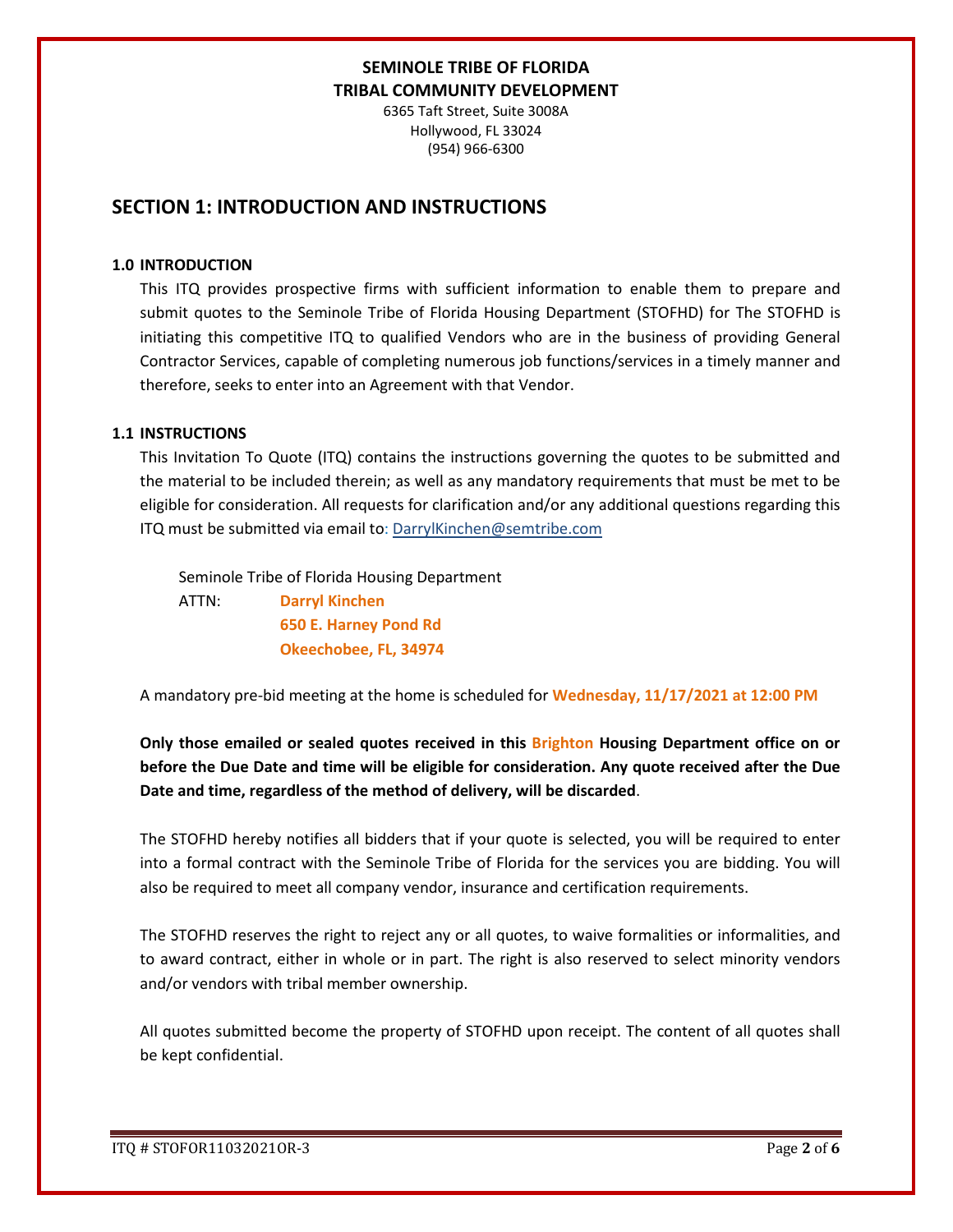6365 Taft Street, Suite 3008A Hollywood, FL 33024 (954) 966-6300

## **SECTION 2: GENERAL REQUIREMENTS**

#### **2.0 OBJECTIVE**

The objective of this ITQ is to provide sufficient information to enable qualified Respondents to submit written quotes. This ITQ is neither a contractual offer nor a commitment to purchase any products or services. All information contained in the quote must be legible. Any and all corrections and or erasures must be initialed. **Each quote shall be signed in ink by an authorized representative of the respondent**. The contents of the quote submitted by the successful respondent of the ITQ may become part of the contract awarded as a result of this solicitation.

#### **2.1 SCOPE OF WORK (SOW)**

The Scope-of-Work ("SOW") contained in the Attachments describes the services expected for a Contractor to provide the STOFHD. Respondent must ensure that all such services contained in the SOW are provided for in every particular and shall meet or exceed the level of quality, availability, features, functionality, frequency, accuracy, and performance.

The silence of specifications or requirements as to any detail contained in this document or any of the attachments or exhibits, or the apparent omission from any specifications or requirements, or a detailed description concerning any point, shall be regarded as meaning that only the best commercial practices shall prevail and that only material and workmanship of the finest quality are to be used. All interpretations of the Scope of Work shall be made on the basis of this statement.

#### **2.3 NOTIFICATION**

Each respondent submitting a quote in response to this ITQ will be notified in writing as to acceptance or rejection of their quote. Release of notification letters should be within sixty (60) days of the quote submission date. STOFHD reserves the right to delay this action if it is deemed to be in the best interests of STOFHD.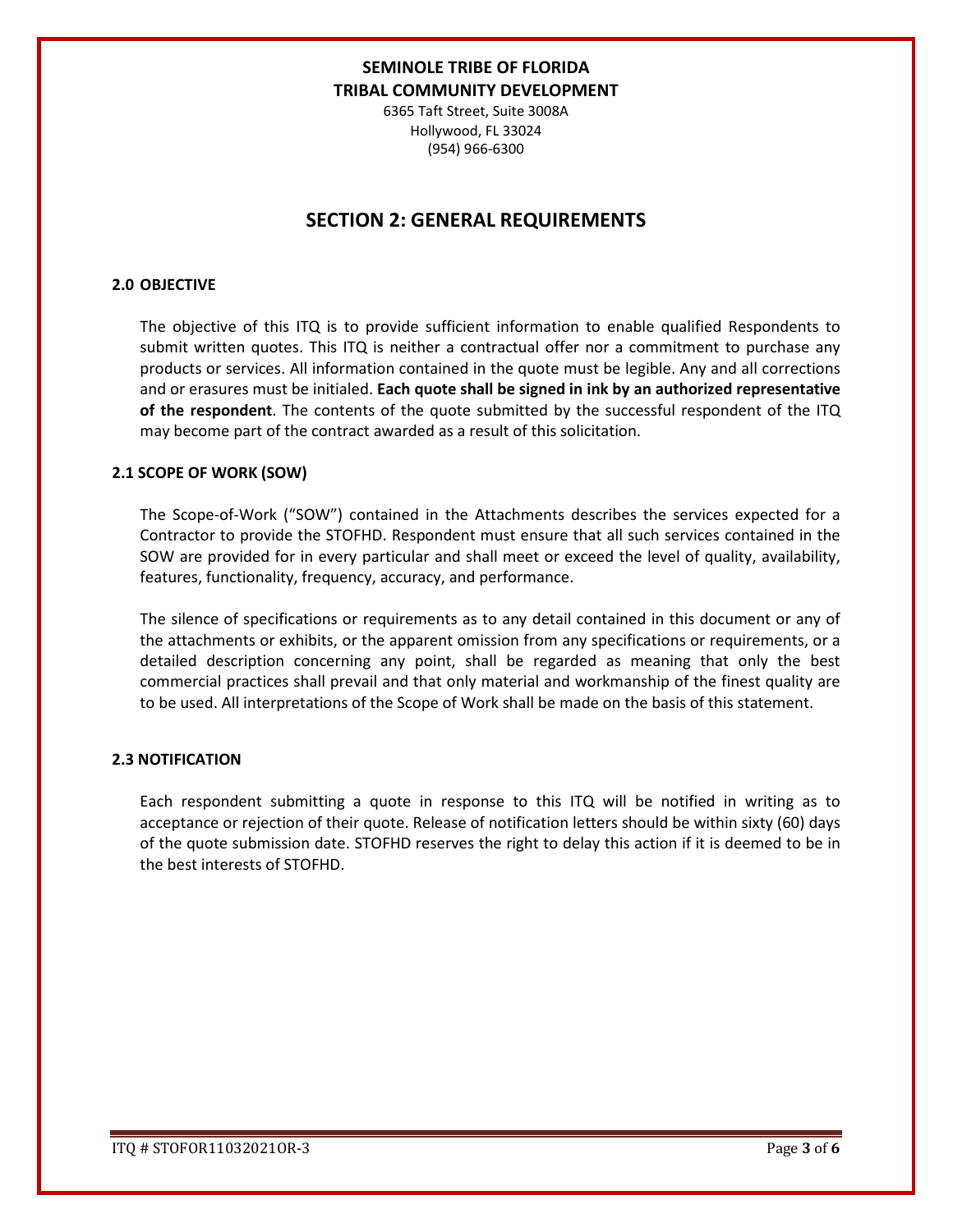6365 Taft Street, Suite 3008A Hollywood, FL 33024 (954) 966-6300

## **Housing Standardized Request for Repairs/Construction**

#### **Bathroom:**

- All wood cabinets are required at all times, when like for like is stated if current cabinet is particle board, include in the bid the price to replace with all wood
- Dur-rock on walls in the shower or tub area
	- o All joints, corners and around windows must be sealed with red guard
	- o Extend the Dur-rock 2' on all sides beyond the shower or tub
- Shower floor mortar bed, no foam or any other products should be used
	- o Minimum 2-4% pre-slope
- Liner should be water tested for 24 hours
	- o Minimum 6 inches
- All floor tile should be slip/skid resistant
- Shower floor tile should be a maximum of 2x2 mesh
- Provide backing for all walls inside tub/shower area between 32" and 38"
- Faucets should be Kohler or Delta
- From shower diverter to shower head piping must be copper tubing and copper fittings o Secure the diverter and pipe fittings securely
- When tiling the walls extend 2 feet passed the shower or tub
- ADA bathroom the entire bathroom must be tile a minimum of 4 feet
- All toilets must be Kohler highline
- All exhaust must be vented through the roof or soffit
	- o The exhaust fan and light for the bathroom must be on the same switch
- All paint must be high gloss

#### **Kitchen:**

- All wood cabinets are required at all times, when like for like is stated if current cabinet is particle board, include in the bid the price to replace with all wood.
- All sinks should be deep double drop in sinks
- Faucets should be Delta with a pull out spray hose
- Moisture resistant (purple) drywall
- Cabinet screws should be a minimum of  $2 \frac{1}{2}$  inches
	- o Efforts should be made to find a stud
- If drywall is removed from floor to ceiling, blocking must be provided for upper and lower cabinets

All microwave and kitchen hoods must be exhausted outside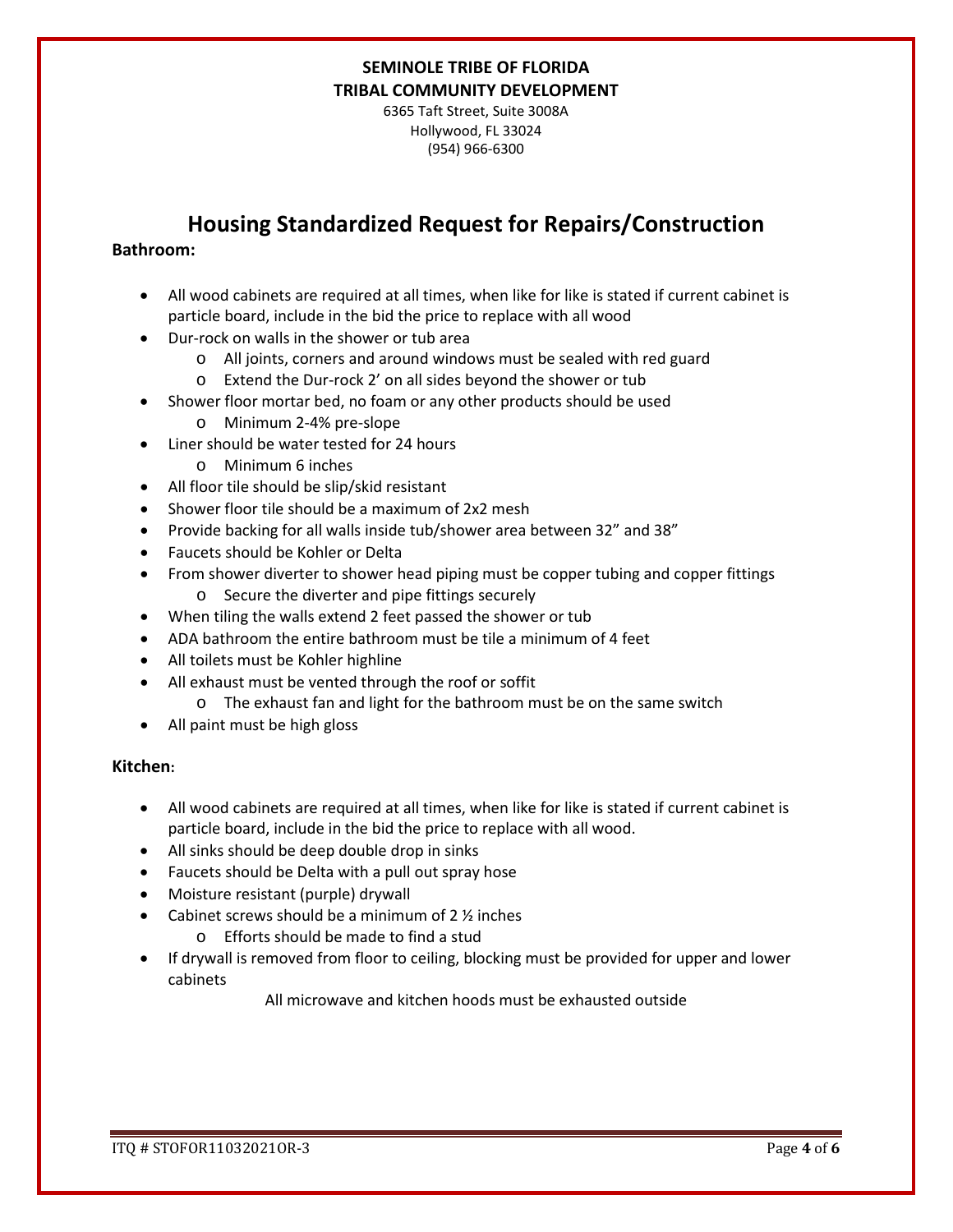6365 Taft Street, Suite 3008A Hollywood, FL 33024 (954) 966-6300

#### **Mechanical/HVAC:**

- All AC units must be installed on a metal stand with a secondary pan and connect float switch
- A primary float switch must be installed and connected
- When replacing duct work all joints and seams must be taped and mastic
- All new HVAC units must be a minimum of 16 seer
- All flexible ducts must be a minimum of R8 R-value
- All disconnects should be the pull type non-fuse
- Rheem, Goodman, Night and Day units preferred
- Caulk around all AC vents
- Keyed lockout caps must be on all units

#### **Water Heaters:**

- GE brand, replaced like for like gallon size
- Drain pan required
- TRV piped to the outside
- All water heaters should have a separate shut off switch
- New code required Energy conservation code chapter 4
- Heat traps are mandatory

#### **General Notes:**

- Schedules must be submitted with all bids and updated any time there is a change
- Contractors are expected to work Monday-Friday, 8:00am-5:00pm unless otherwise specified by the project manager
- When installing new drywall in bedroom, living room etc., backing must be provided for TV's being mounted on the wall
- Place a chase and an outlet at the same area where backing is located
- Seal all recess lighting, caulk the lights to the ceiling
- Caulk around all exterior lights
- All exterior light fixtures must be LED
- Any penetration that are made through the wall to the exterior must be caulked or sealed
- Any new gutters must have leaf guard
- Any roof repairs/replacement must follow Miami-Dade standards